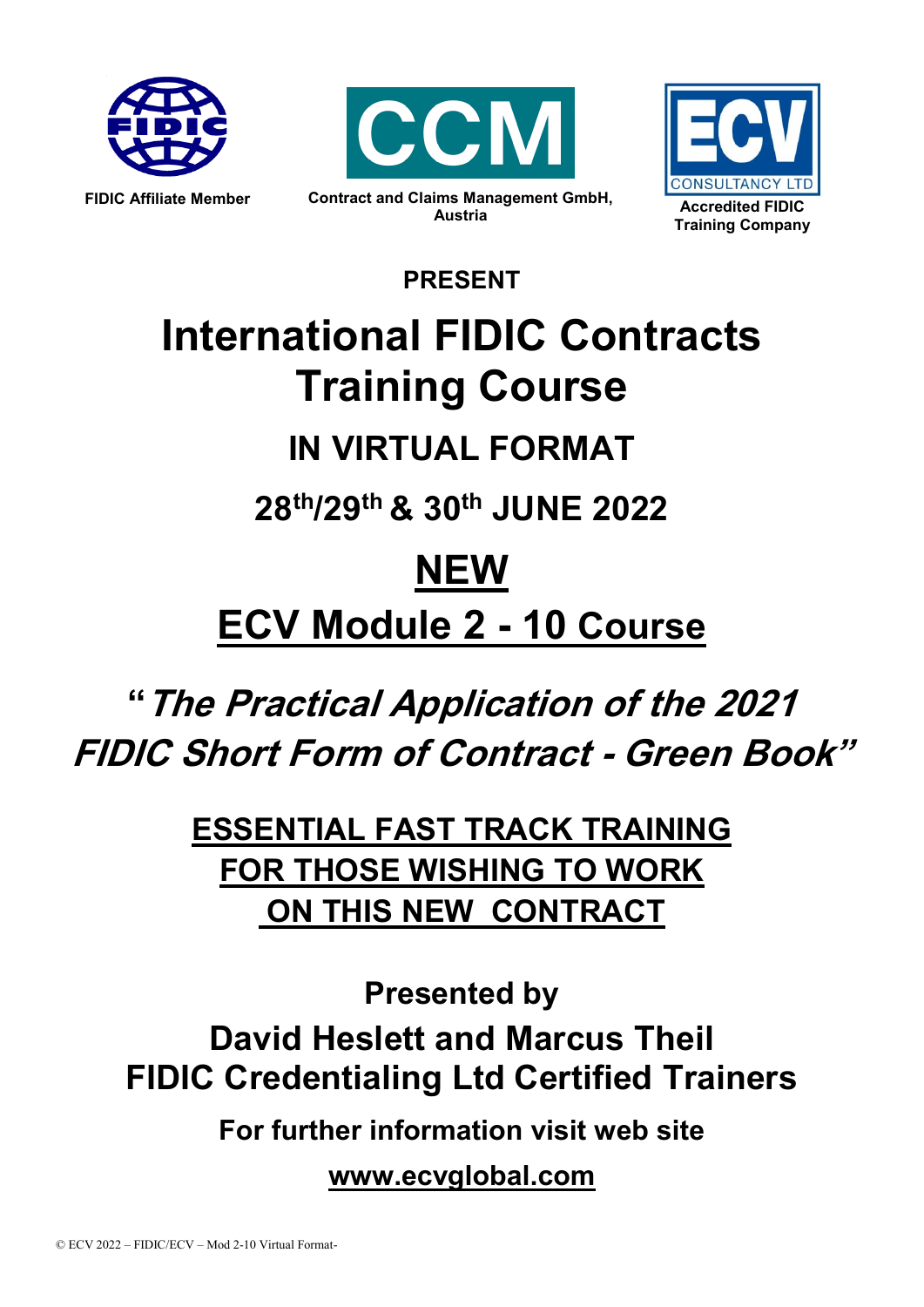#### *THE PRACTICAL APPLICATION OF THE 2021 FIDIC SHORT FORM OF CONTRACT SUITABLE FOR PROJECTS VALUED AT UP TO US \$25 MILLION*

OVERVIEW: This Contract published in 2021 is the second edition following that published in 1999. However, it is in effect a totally new Contract, three times the text of the 1999 Contract and with fundamental changes that make it suitable for much larger projects than was envisaged with the 1999 Contract.

The 2021 Contract is much more a "mini 2017 FIDIC Conditions of Contract for Construction" with the introduction of an Engineer who is to act neutrally when making determinations and a Full Term Disputes Adjudicator.

The procedures within the Contract mirror many of those of the 2017 Contracts requiring close attention to the details. There are also innovations such as a method for the valuation of Prolongation Costs as well as extensive details of the Employer's Risks

This course has the objective of providing participants with a sound understanding of the responsibilities, and risks applicable to the Employer, Contractor and Engineer, as well as explaining the many procedures required in the execution of the Contract

### **SEMINAR TUTORS:**

#### **David Heslett BSc (Hons), C.Eng, FICE Marcus Theil Dipl.-Ing., C. Eng.**

#### *SENIOR ADVISOR:* **Jim Maclure M.Sc., C.Eng, FICE**

The tutors are provided by ECV Consultancy Ltd (ECV) and CCM Austria.

ECV specialises in training and management consultancy to the international construction and infrastructure industries. The ECV tutors have provided training courses in 90 countries involving over 30,000 professionals' worldwide since 2000. CCM Austria specialises in contract and claims management in the construction business.

## *COURSE MATERIALS:*

The following materials will be sent to the delegates  $1 - 2$  weeks before the course

- FIDIC 2021 Short form of Contract (Green Book)
- Schedule of Overheads and Work Exercises used during the seminar
- Aide Memoires providing Flow Charts & Relevant Schedules

## **KEY FEATURES**:

- **Price competitively compared to most online FIDIC training courses**
- **Condensed training period to maintain momentum of learning**
- **Very interactive through work exercises and case studies**

### **DELEGATE NUMBER LIMITED TO ENABLE OPTIMUM DISCUSSIONS FIDIC CERTIFIED TRAINER'S CERTIFICATES PROVIDED TO EACH DELEGATE**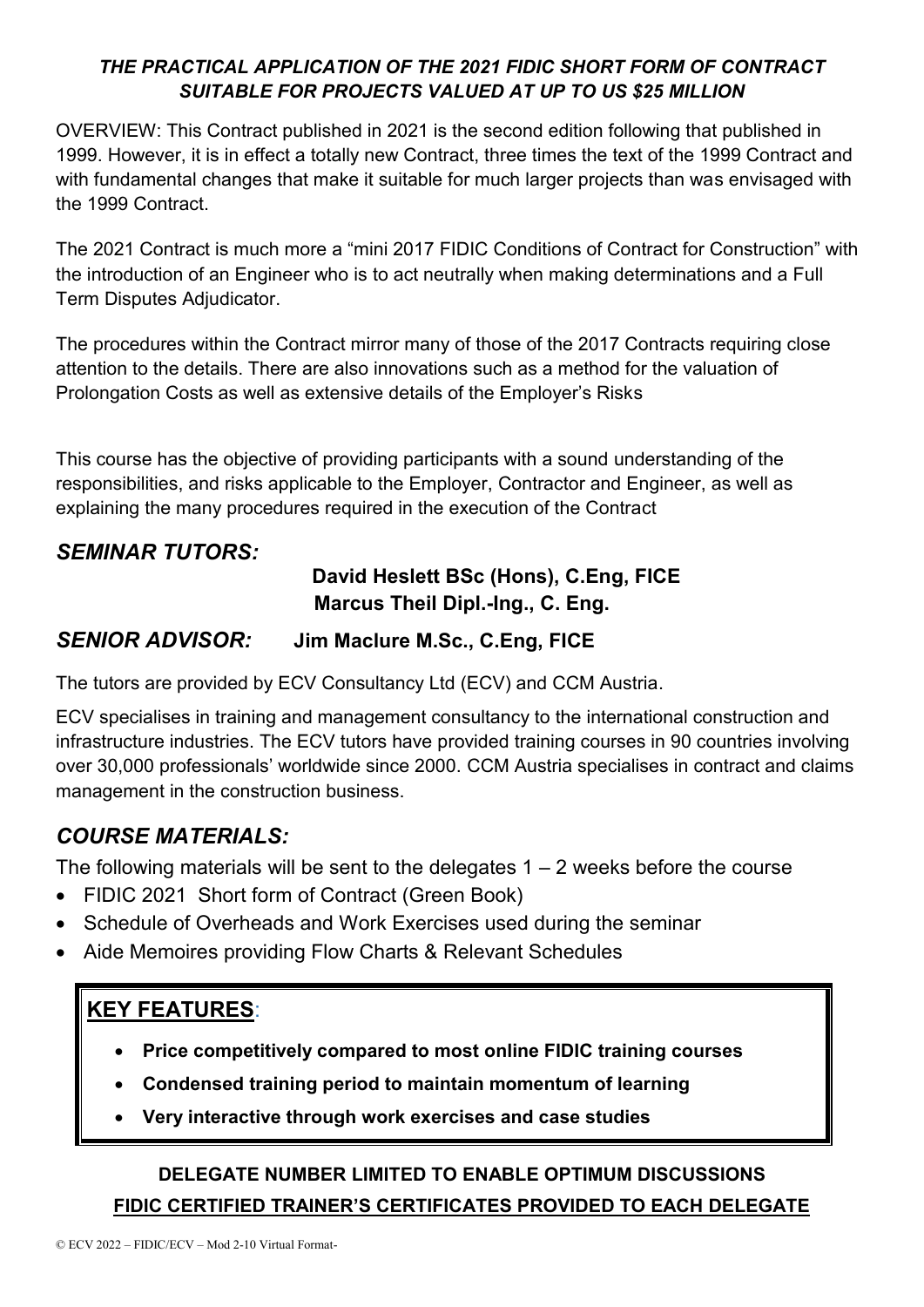

**"***The Practical Application of the 2021 FIDIC Short Form of Contract Green Book"*



# **PROGRAMME**

**Times are Greenwich Mean Time (GMT)**

| DAY 1 – STAGE 1<br>12.00 GMT (14.00 CEST) | $28TH$ JUNE                                                                                  |
|-------------------------------------------|----------------------------------------------------------------------------------------------|
| <b>SESSION 1:</b>                         | <b>Overview, Principles and Principal Events</b>                                             |
| <b>SESSION 2:</b>                         | <b>Agreements, Contract Data, Special Provisions</b><br><b>General Provisions (Clause 1)</b> |

**REVIEW OF GUIDANCE WITH CONTRACT**

**15.00 GMT (17.00 CEST)**

| DAY 2 – STAGE 2        | 29 <sup>TH</sup> JUNE                                 |
|------------------------|-------------------------------------------------------|
| 12.00 GMT (14.00 CEST) |                                                       |
| <b>SESSION 3:</b>      | Employer, Engineer, Contractor (Clauses 2,3,4)        |
| <b>SESSION 4:</b>      | Quality and Time Issues (Clauses 5 & 6)               |
| <b>SESSION 5:</b>      | Financial Issues – Variation, Payment (Clauses 7 & 8) |
| 15.00 GMT (17.00 CEST) |                                                       |

| DAY 3 – STAGE 3        | 30TH JUNE                                                                                                          |
|------------------------|--------------------------------------------------------------------------------------------------------------------|
| 12.00 GMT (14.00 CEST) |                                                                                                                    |
| <b>SESSION 6:</b>      | <b>Taking Over, Supervision &amp; Termination Risk &amp;</b><br>Responsibilities, Insurance (Clauses 9,10,11 & 12) |
| <b>SESSION 7:</b>      | Claims & Disputes (Clauses 13 & 14)                                                                                |
|                        | <b>REVIEW OF FORMS</b>                                                                                             |
| 15.00 GMT (17.00 CEST) |                                                                                                                    |

*Each course Stage is expected to last for 3 hours with a break. Throughout the seminar there will be opportunities for questions, and the use of the work exercises within each session*